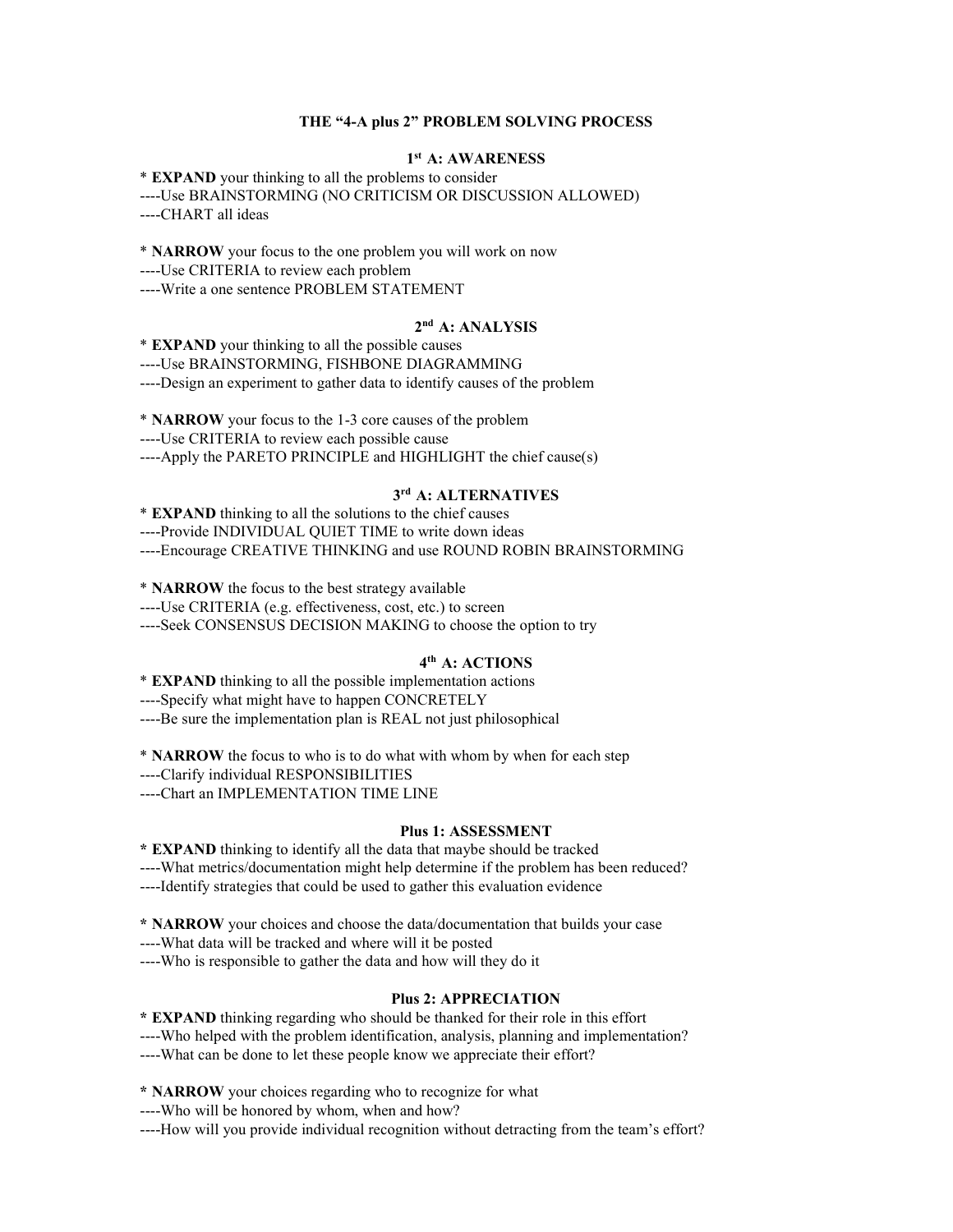## **GETTING THE MOST OUT OF BRAINSTORMING**

1. Clarify the question or issue that the group is to use the brainstorming technique on and the rules the group is to use to get the most out of brainstorming.

2. Give the members individual "quiet time" time to think before they start speaking. Ask each individual to write notes to themselves regarding the ideas he/she has on the matter. Recommend that no individual self-censor any idea relevant to the issue.

3. Reconvene the group and either allow anyone to just blurt out their ideas as they feel like it or get the group to sit in a circle and go around the group with each person being allowed to contribute an idea but asked not to repeat any idea that has already been reported out. However, do encourage people to build on previously reported ideas by offering variations. Continue going around the circle ("round robin") until all the ideas have been shared.

4. Be sure someone writes each idea down…ideally on a flip chart or projected on a screen so that everyone can see the list as it grows.

5. The most important rule of brainstorming is that absolutely no criticism of any idea is allowed to be given during the brainstorming period. You are seeking quantity now and will deal with the quality of ideas later. Make it clear that no one should verbally criticize, evaluate, judge, or debate any idea offered. It should also be made clear that no one should groan, roll their eyes, snicker or make any other sounds or non-verbal gestures that might infer criticism of any idea offered.

6. Brainstorming is most useful when an atmosphere of positive enthusiasm surrounds the effort. Even when you are brainstorming a list of problems, it helps if the group recognizes how well it understands the situation as evidenced by the long list of issues/problems it was capable of generating. Reinforce the fact that the group has much collective wisdom.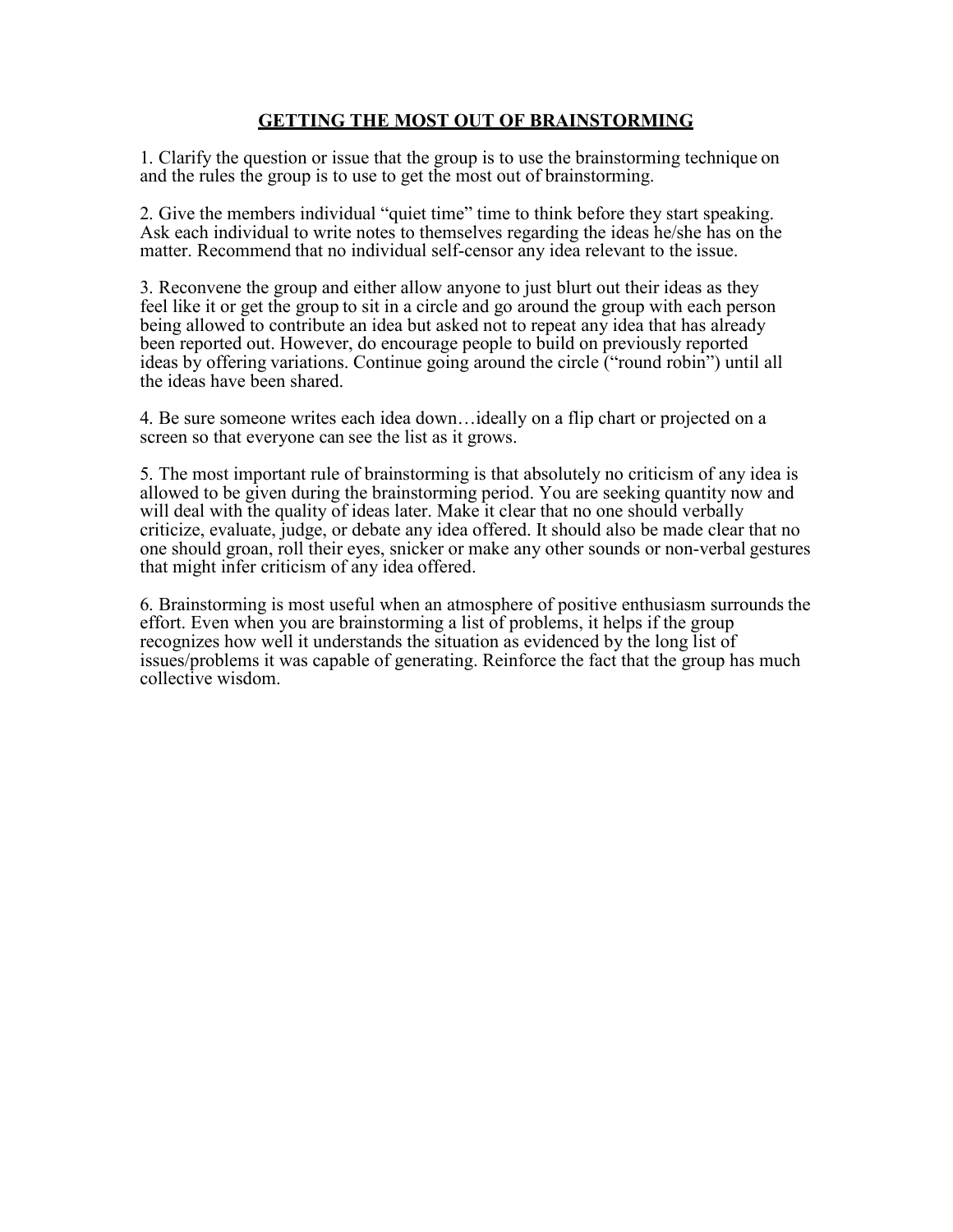## **PROBLEM SELECTION**

After generating a long, long list of the many, many possible problems the group is aware of, it is time to narrow the group's focus. Ideally the group will be allowed to work on one problem at a time and do a high quality, systematic approach to problem analysis and resolution. At the very least the group needs to sort through the problems that it generated during the first part of the Awareness Phase eliminating the redundant items and then listing the problems in priority order. This can best be accomplished by systematically screening the list of problems using some agreed upon criteria and then using some voting procedure to determine the rank order.

Listed below are some criteria that could be used to help a group think through the merits of each potential problem it is now aware of. Can you think of others?

## **CRITERIA TO CONSIDER DURING PROBLEM SELECTION**

Is the problem within the guidelines of what the problem solving team at this location is allowed to work on? Some "problems" may be out of bounds for this team (e.g. company policy, issues agreed to in a union contract, etc.)

Do the people on this team have the specialized knowledge needed to understand this problem? Does anyone on this team have the authority to address this problem?

Is the group likely to learn a lot by tackling this problem?... About the subject matter of the problem? About how to work together on a team? About the 4-A problem solving method?

How bothersome (or costly) is this problem now? To whom?

How important is this problem to this team? To management? To others?

To what extent does this problem effect the performance of people's jobs? the quality of the product or service? profitability? timeliness of production? customer satisfaction?

To what extent does this problem effect the satisfaction of people working here? Is this a problem we could come up with a solution and a plan for in the time we have available as a problem solving team?

## **THE KEY IS TO PICK A PROBLEM THAT IS SIGNIFICANT BUT DOABLE**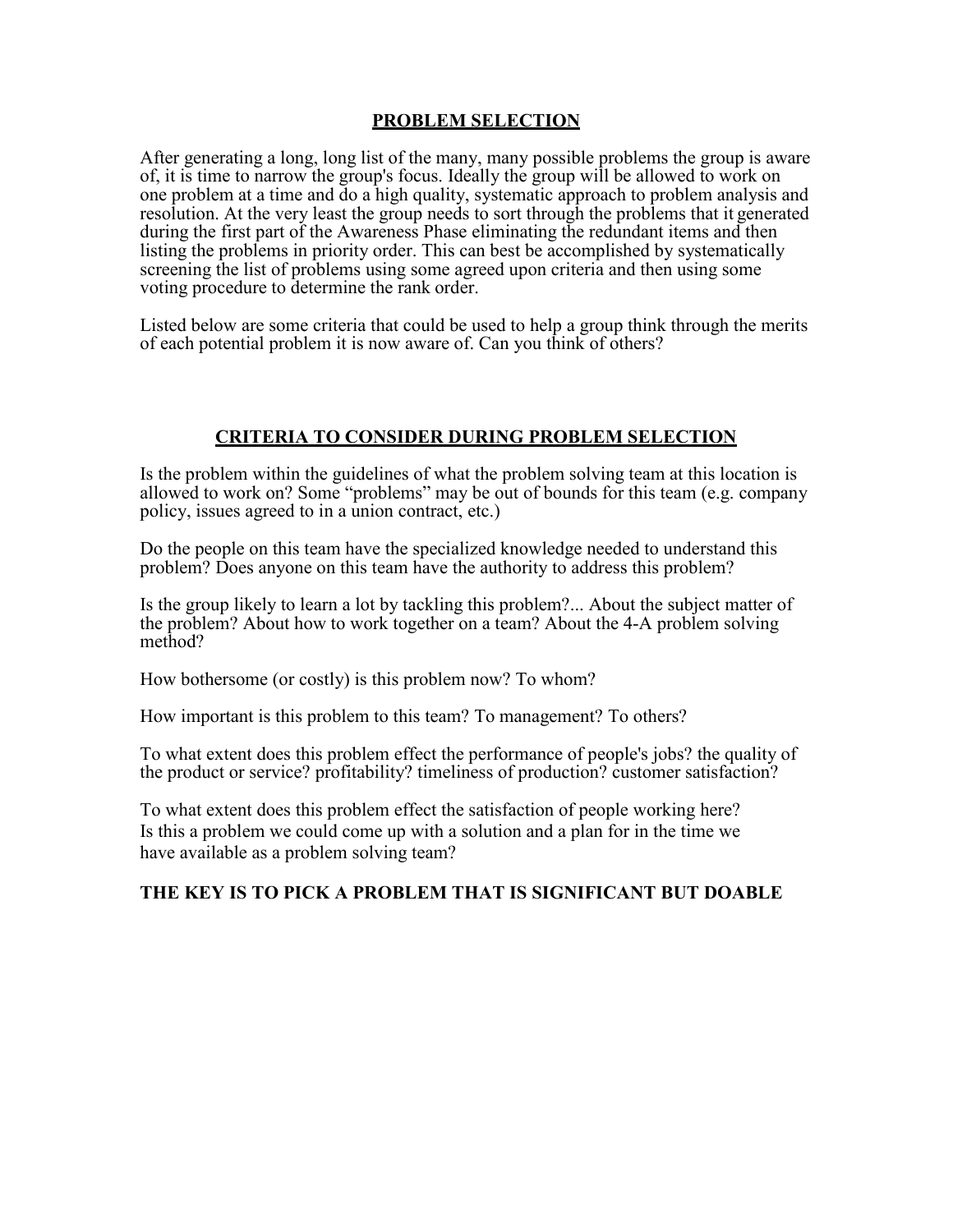## **VOTING PROCEDURES**

Rank order all items

Give everyone 5 votes (or 3 or 10, etc.) and then rank order the problems according to the number of votes received

Discuss each problem one at a time. Then have each person rate the problem on a 1 to 10 scale. Add up the scores for each problem and use the scores to rank order the problems.

Categorize the problems into three lists: A. Hot items that must be addressed by this team right away; B. Important items that we need to start researching very soon but will take us quite some time to address; C. Wish list items that sound important but items you don't think you may ever really get to...eliminate all other items and then vote to select the top priorities in categories A & B.

Identify 5 (or 3 or 10, etc.) that your group is capable and motivated to address. Then submit your list to the authority figures to whom you will be reporting to and ask them to prioritize the list.

Eliminate all the items that are not appropriate for your group to address. Write a problem statement for each item your group is capable of addressing and is motivated to address. Place each of the statements in a jar (or box or hat, etc.) and randomly draw the problem statement that the group will work on first.

WHATEVER METHOD YOU USE, BE SURE THAT THE GROUP ENDS UP BEING FOCUSSED ON WHAT IT WILL ADDRESS. EVERY SINGLE PERSON ON THE TEAM MUST COMMIT TO ADDRESSING THE PROBLEM EVEN IF IT WASN'T HIS OR HER'S FIRST CHOICE. FINALLY, THE PROBLEM MUST BE STATED CLEARLY SO THAT ALL GROUP MEETINGS ARE USED TO ANALYZE AND RESOLVE THIS PROBLEM; NOT ALL THE OTHER PROBLEMS EVEN THOUGH IT MAY BE TRUE THAT THOSE PROBLEMS ARE VERY IMPORTANT. THE TEAM MUST BE FOCUSSED AND COMMITTED!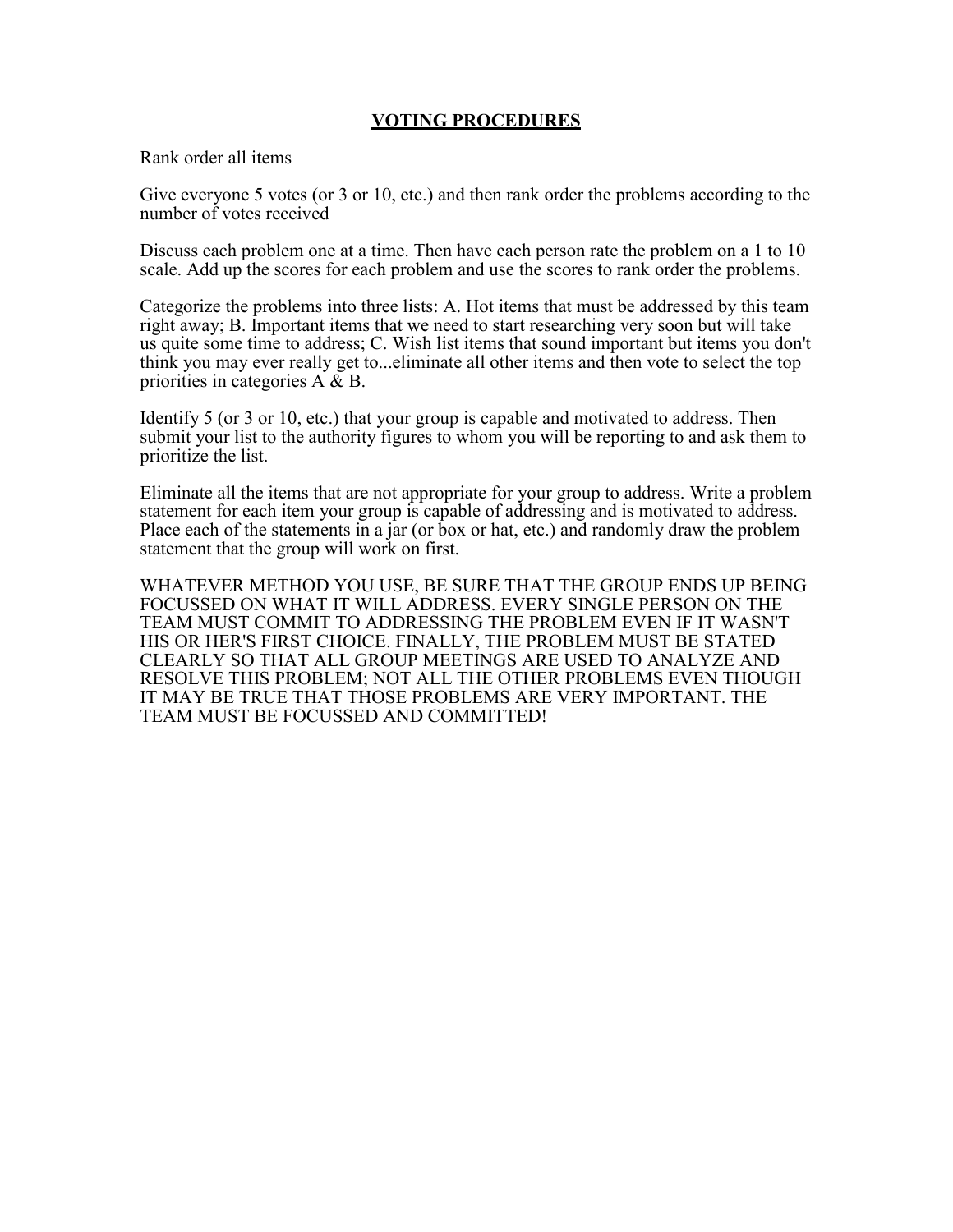# **PROBLEM ANALYSIS TECHNIQUES**

### **GENERATING AN UNDERSTANDING OF THE MANY POSSIBLE CAUSES:**

The second "A" in the 4-A approach is analysis. The group must now generate all the many potential causes of the problem. All problems in organizations are multipli-caused. As in all the steps, the group must first expand it's thinking to discover the many perspectives that might help explain why this problem exists. You could use brainstorming again. However, other techniques have also proven to be quite useful. One of those is DATA COLLECTING or CHARTING. People simply note each and every time the problem occurs and what proceeded the occurrence. If you use charting, you must do it systematically. Team members must be perceptive, vigilant and thorough. You must decide what data you will track and how it is to be measured. You may need to learn some sampling procedures if the kind of problem you are dealing with happens frequently. If you would like some materials on data collection/charting procedures, contact us.

Another method now used by many problem solving teams is called FISHBONE DIAGRAMMING. Think of the backbone of a fish as the problem and each of the main bones that branches off of the backbone as categories of causes of the problem. A common system of generating these "bones" is known as the 4-M (or 5-M plus E) method. The M's refer to Manpower, Materials, Machines, and Methods (plus Measurements, Environment). The group asks "What about the people (Manpower) surrounding the occurrence of the problem? What are they doing (or not doing) that might be causing the problem?" The group asks other questions relevant to each of these M's. Each answer is charted on the fishbone diagram; thus, organizing a review of the many possible causesto the problem. Additional "bones" are added to the diagram for causes that are not easily categorized via the 4-M's.

A third popular method is known as the "5 Why's). The group starts with a cause that they think may underlie the problem being worked on. Then the group analyzes why that cause exists. Then they analyze why this deeper cause underlies the original cause they identified. The group is to do this at least five times to dig deeper and deeper to discover the root underlying the other causes.

### **SELECTING THE ROOT CAUSES:**

Although all problems are multipli-caused, some causes are significant and some are trivial. The PARETO PRINCIPLE suggests that 80% of any problem is caused by 20% of the causes. The group must now focus on the root causes. It must determine which elements are merely symptoms and which are most likely to cause the problem and/or have the greatest impact on the problem. There are statistically based approaches for determining which causes are most significant. If you would like references regarding

these techniques, contact us.<br>You could also use the voting procedures discussed in the previous step to select the main cause. Whatever method you use, remember your group must identify the chief cause (or two or three). The idea is to achieve CONTINUOUS IMPROVEMENT. Most problems cannot be totally eliminated. You are asked to identify the cause that if eliminated, we would see a significant improvement that would make this problem solving effort well worthwhile.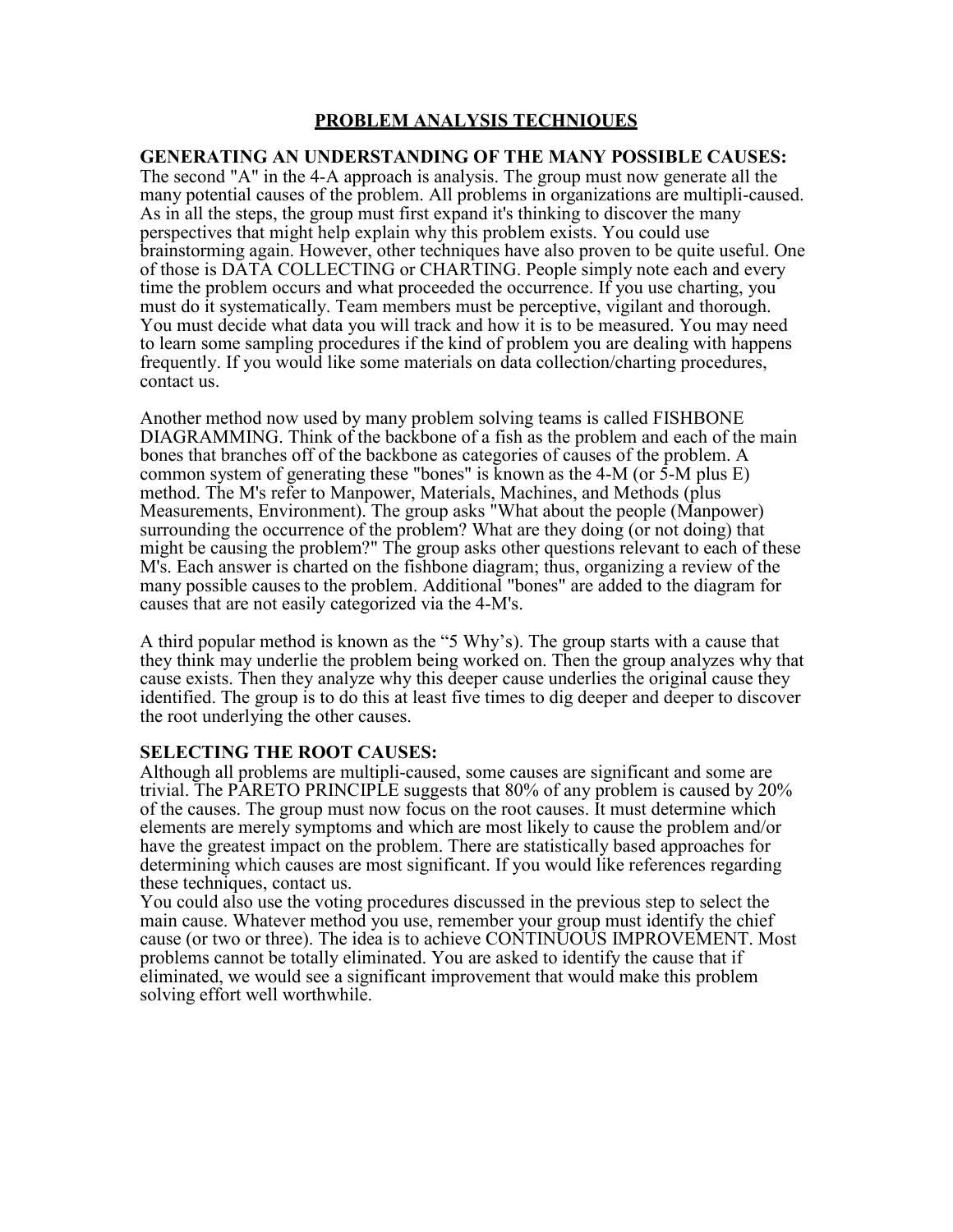# **BLOCKAGES TO CREATIVITY**

The first half of each of the 4-A plus 2 steps requires creative thinking. Unfortunately, there are several reasons why individuals and groups may inhibit their abilities to think creatively.

FEAR OF LOOKING FOOLISH

FEAR OF RISK TAKING

FEAR OF RETALIATION

LOOKING FOR "THE RIGHT (PERFECT) ANSWER"

NOT BELIEVING YOU ARE CREATIVE

TAKING A WAIT AND SEE ATTITUDE

FEAR OF GETTING BLAMED

FEAR OF GETTING STUCK WITH DOING THE WORK

HAVING A CULTURE THAT DOESN'T ALLOW A PLAYFUL SPIRIT

OVER EMPHASIS ON BEING PRACTICAL

OVER EMPHASIS ON LOGIC

**CYNICISM** 

INABILITY TO TOLERATE AMBIGUITY

LACK OF TRUST

WORKING WITH A GROUP THAT AGREES TOO QUICKLY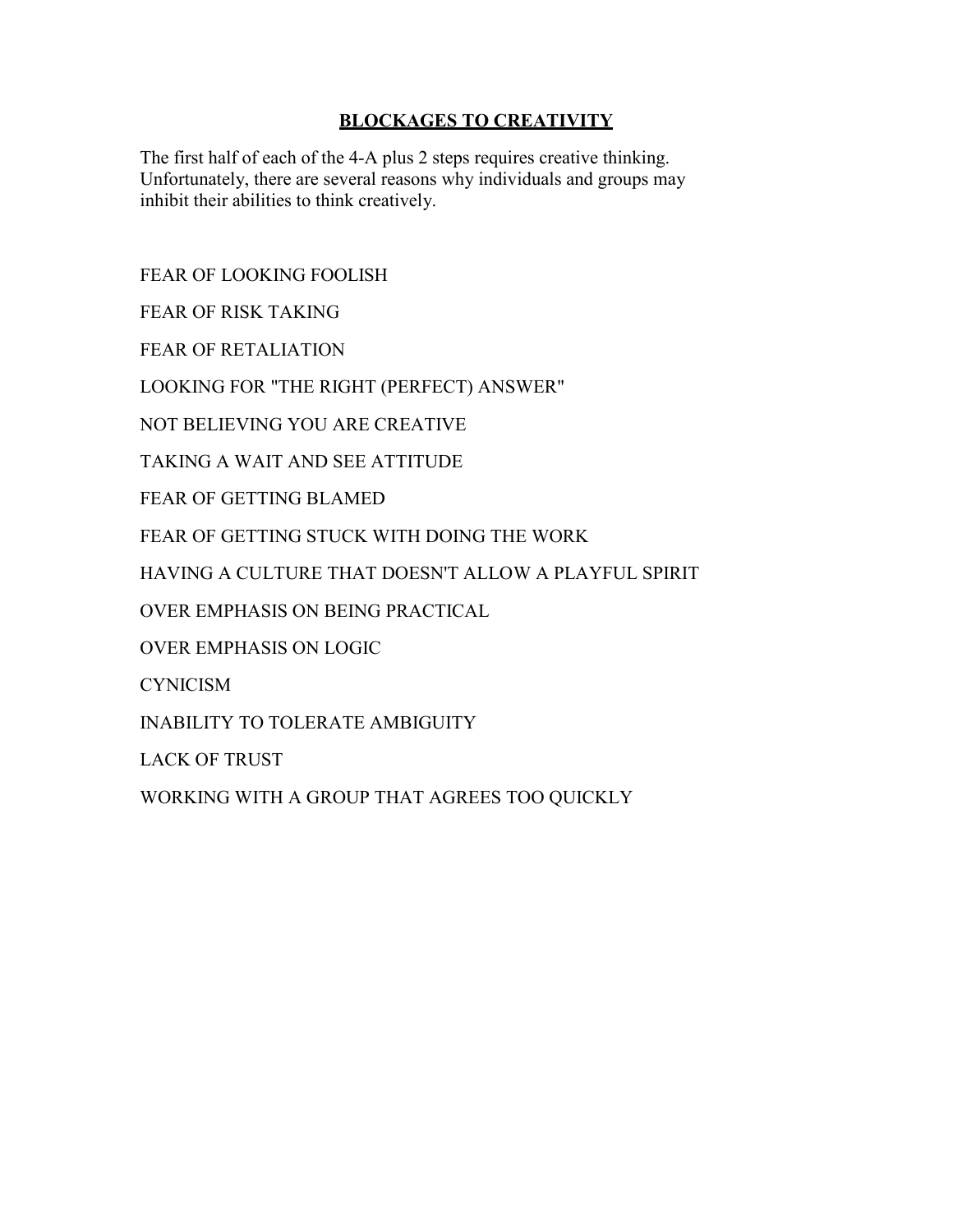# **Step 1: AWARENESS**

Brainstorm a list of problems that you as an individual may want to work on or that this team may want to work on together.

Choose one for us to work on today using the following criteria:

a. It must be within the control (at least strong influence) of you or this team.

b. It must be specific enough that we can discuss it thoroughly in the limited time we have available to us today.

c. It is important enough that it will keep your interest through this exercise.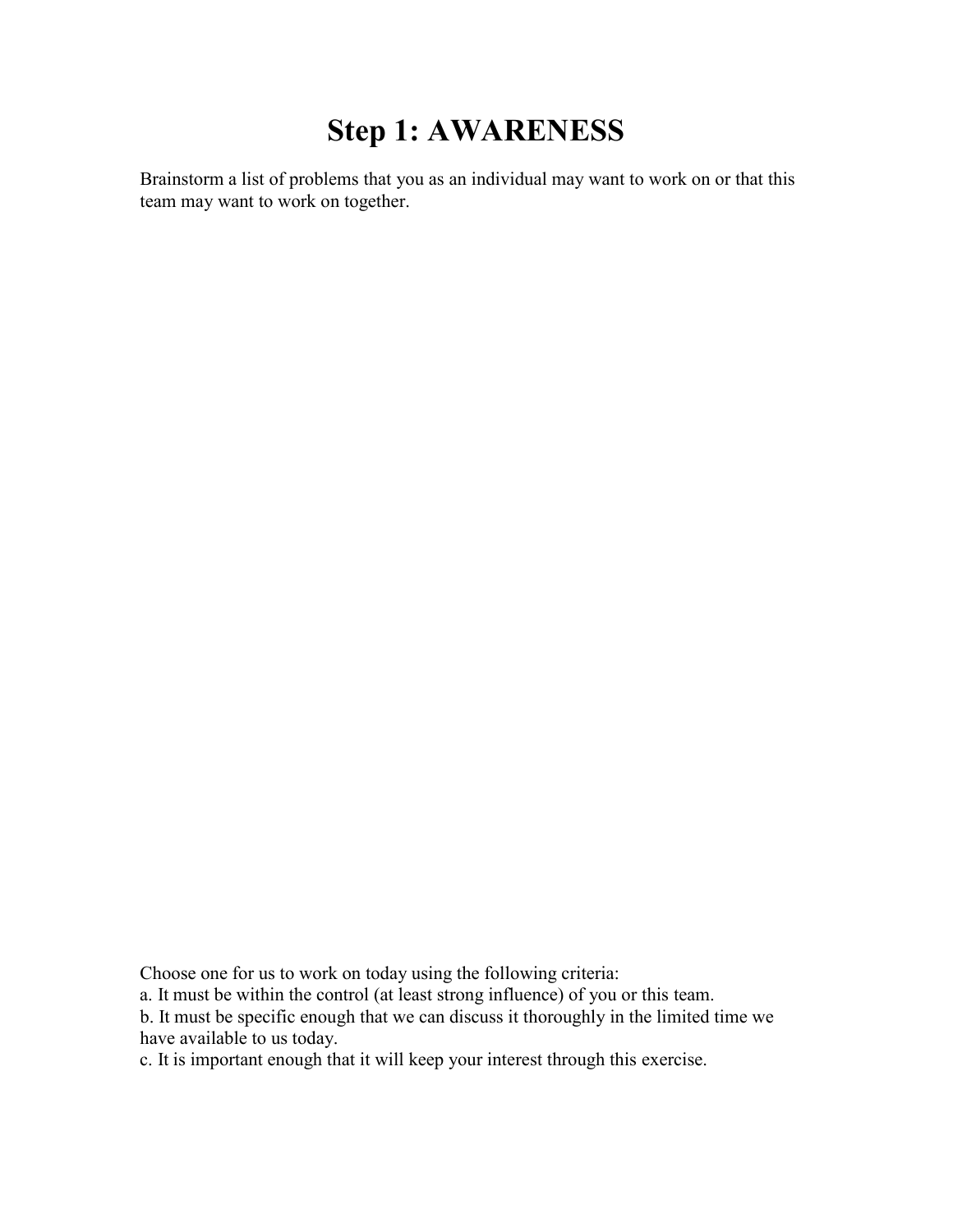# **Step 2: ANALYSIS**

Brainstorm a list of the many possible causes of the problem that you chose in step 1.

Choose a root cause (or two) that meets the following criteria:

1. It has a major impact on the chosen problem.

2. It is within the control (or at least strong influence) of you or this team.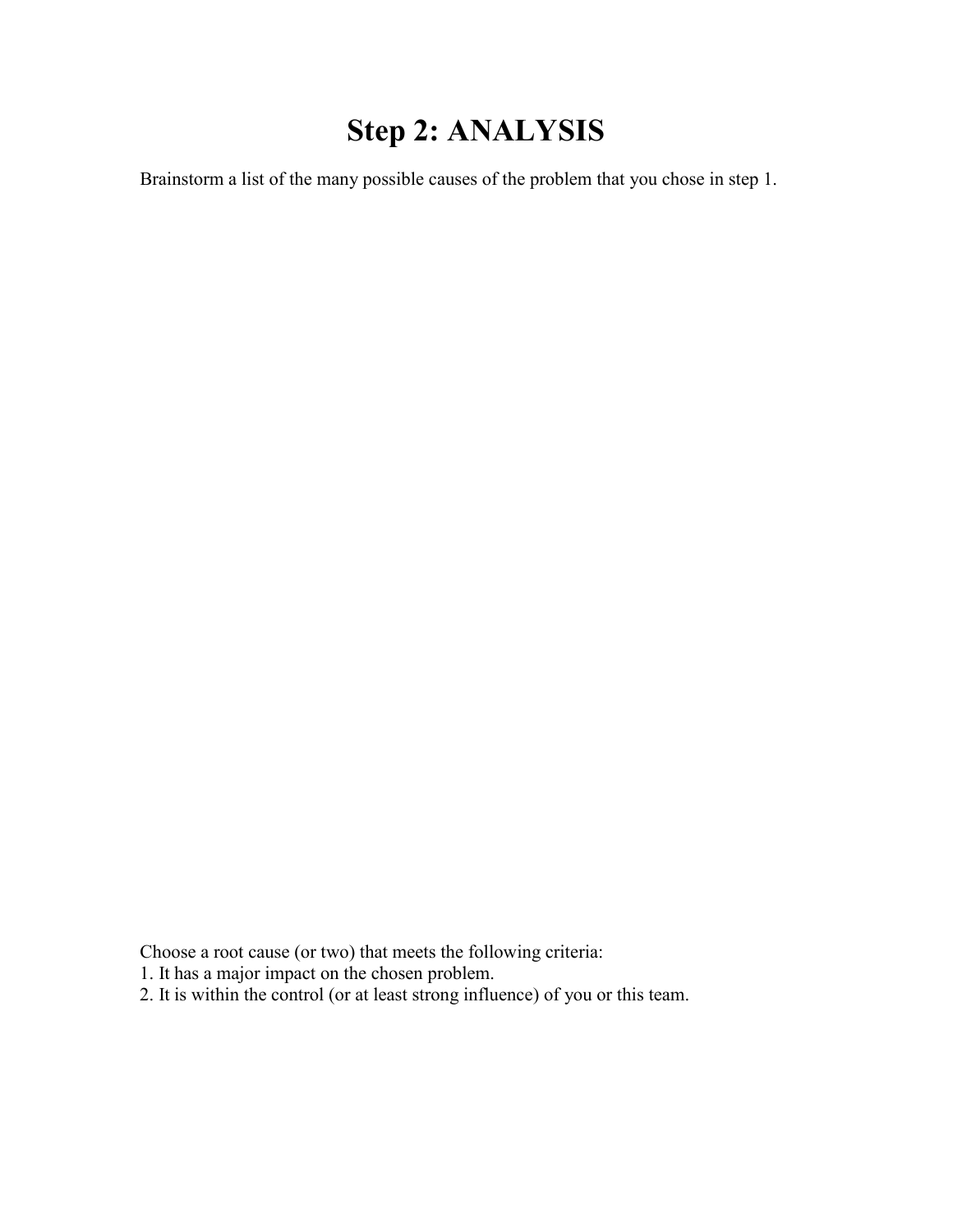# **Step 3: ALTERNATIVES**

Brainstorm a long list of the many strategies/solutions that might eliminate or significantly reduce the root cause(s) chosen in step 2.

Choose the best strategy/solution using the following criteria:

- a. It would have a major positive impact on the problem and its root cause(s)
- b. It is likely to be affordable.
- c. It could be implemented in a timely manner.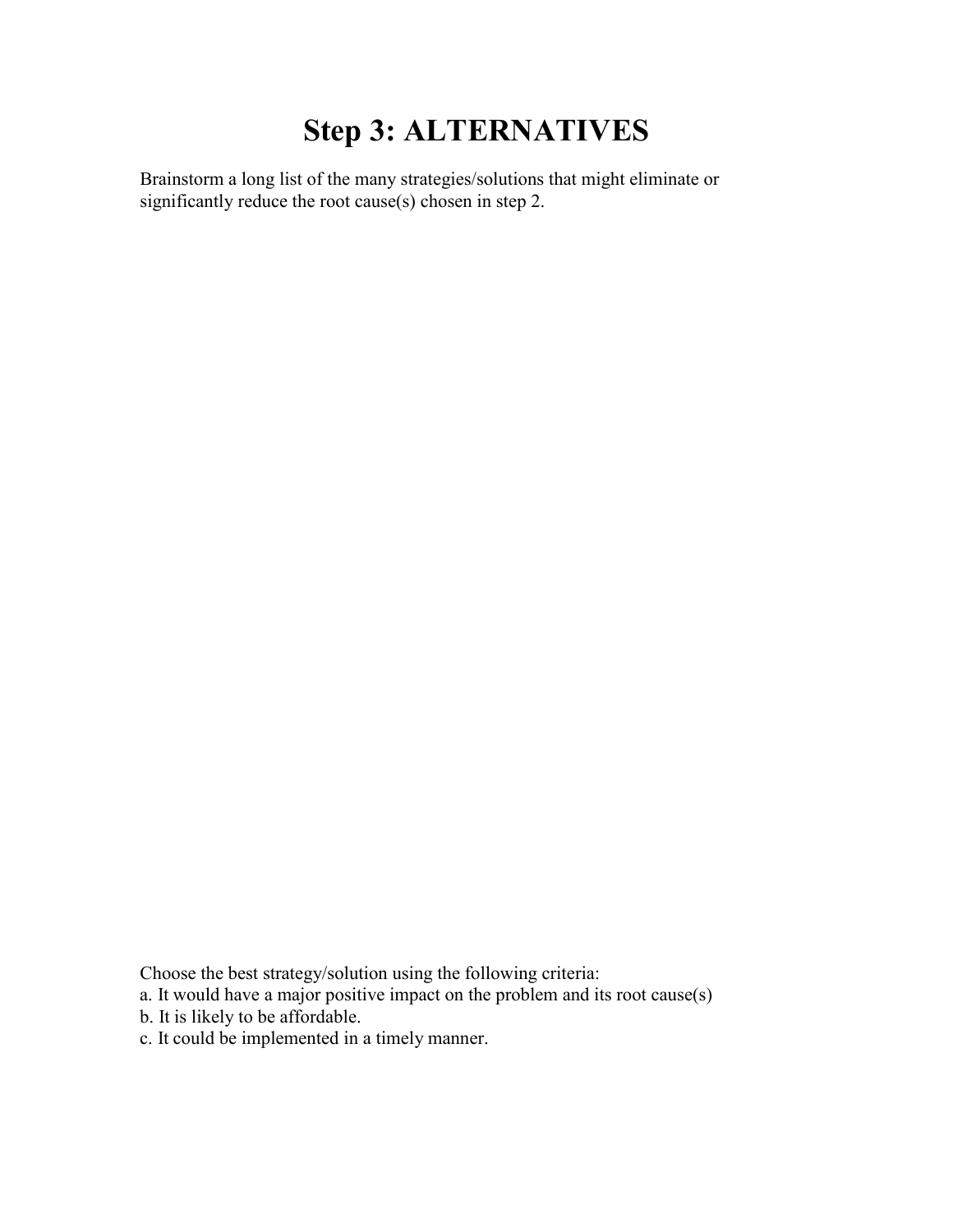# **Step 4: ACTIONS**

Brainstorm a list of the actions that might need to be taken in order to implement the alternative chosen in step 3.

Identify the steps that will be taken to implement the strategy/solution. For each step, specify who will do what, with whom, by when and how. Remember that involvement is a key way to gain the commitment of the people impacted by the problem. Ideally you will own the problem and the solution.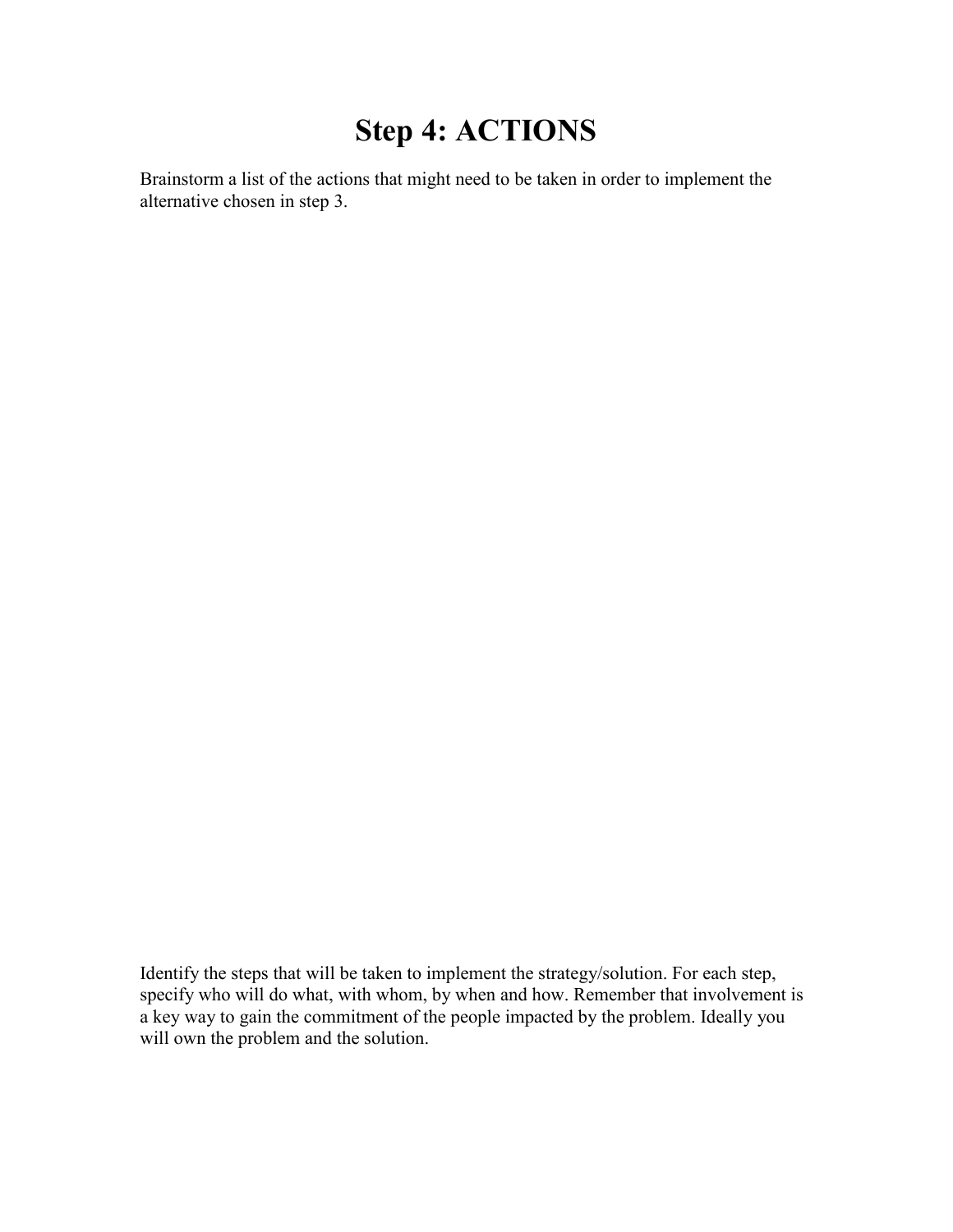# **Follow-up Step 1: ASSESSMENT**

Brainstorm a list of all the data that maybe should be tracked to help determine whether the problem has been reduced or eliminated. Also brainstorm a list identifying the strategies that could be used to gather this evaluation evidence (who would gather the data, when, how, etc.)

**Specify:**

----What data will be tracked, when?

----Who is responsible to gather which portion of the data? ----Which method is to be used to gather each portion?

----Who will be given access to the data that is gathered to assess the solution?